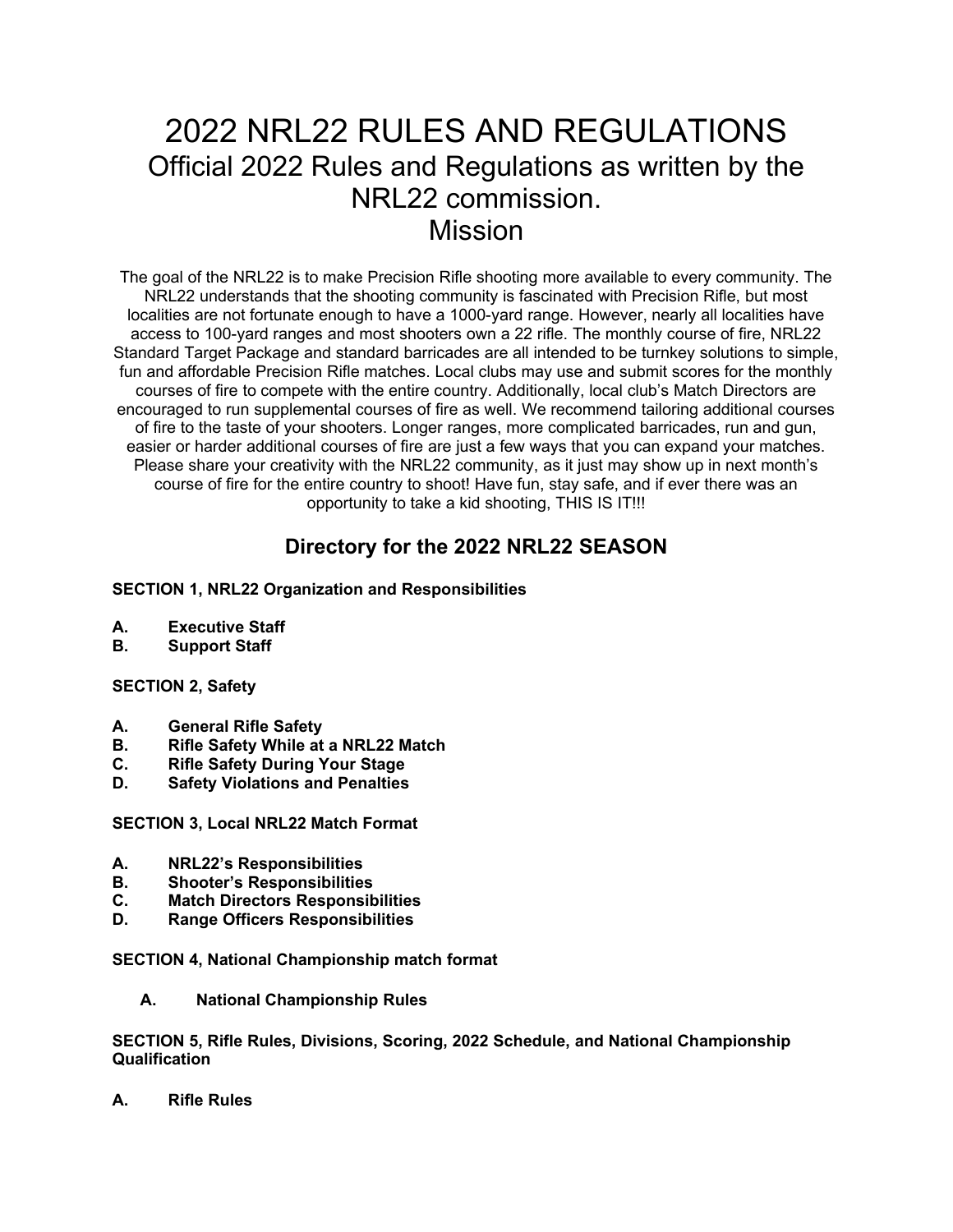- **B. Divisions**
- **C. Equipment and Positional Shooting**
- **D. Scoring**
- **E. 2022 Season Schedule**
- **F. National Championship Match Qualification**

**SECTION 6, Sportsmanship**

- **A. Good Sportsmanship**
- **B. Unsportsmanlike Conduct**
- **C. Cheating**
- **D. Penalties for Unsportsmanlike Conduct and Cheating**

#### **ADDENDUM**

- **A. Tank Trap Plans**
- **B. Rooftop plans**

### **\_\_\_ SECTION 1, NRL22 Organization and Responsibilities**

#### **A. Executive Staff**

The NRL22 has an executive staff whose responsibilities include day to day operations, media, match operations, logistics, marketing and finances. The President appoints the executive staff. For the 2022 season, the Executive staff is as follows:

- 1. President / Media Director Travis Ishida
- 2. Director of Match Operations Tyler Frehner
- 3. Marketing Director / Financial Analyst Brittney Weldon
- 4. Coordinator Dominic Thompson

### **B. Support Staff**

The NRL22 has a support staff whose responsibilities include all things match related. Rules, course of fire, equipment, and Match Director support. The Director of Match Operations appoints the Support staff. For the 2022 season, the Support staff is as follows:

- 1. Janae Frehner
- 2. Lynn Bigelow
- 3. Erik Severson
- 4. Levi Sanderson
- 5. Ruth Soucie

# **SECTION 2, Safety**

### **A. General Rifle Safety**

1. Always point your rifle in a safe direction. Never point a rifle at anything you don't intend to kill or destroy.

2. Always keep your rifle unloaded until ready to use. Treat all rifles as though they are loaded even if you believe otherwise.

3. Keep your finger out of the trigger guard until you are ready to fire.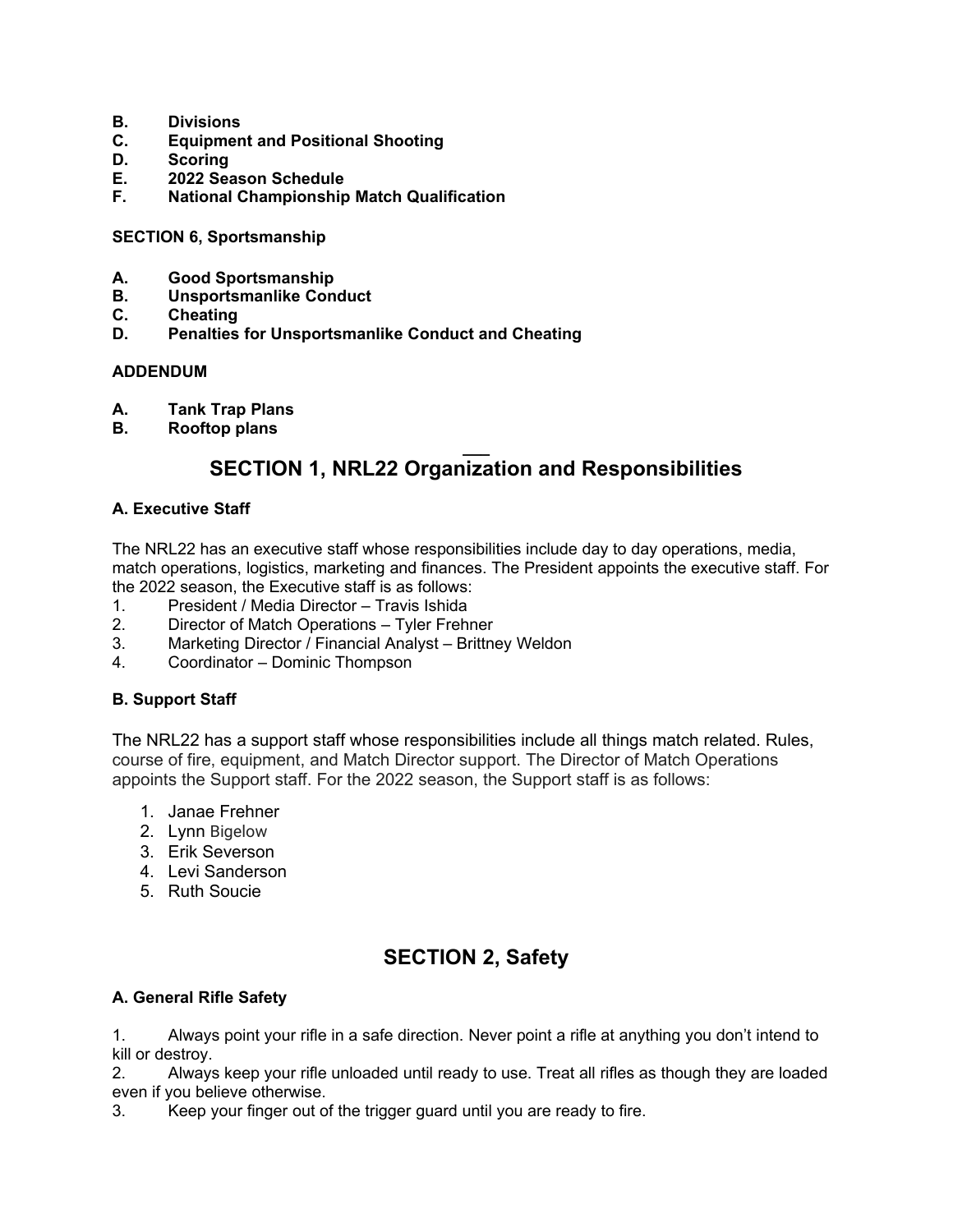- 4. Know your target and what is beyond.
- 5. Always wear proper eye and ear protection and ensure others have the same before firing.
- 6. Never use alcohol or drugs while shooting.
- 7. Individual Range safety rules always supersede NRL22 rules.

#### **B. Rifle Safety While at a NRL22 Match**

1. Due to the many different types of 22 rifles, chamber flags are essential equipment to quickly ensure rifles are in a safe condition. NRL22 will take many steps to ensure that chamber flags are easily obtainable and available.

2. NRL22 competitions are always cold ranges. All rifles are to be unloaded, with magazines out, or empty and actions open. Rifles shall only be loaded, or magazines inserted when directed by the Range Officers. Chamber flags shall be utilized and kept in the action until directed to be removed by the Range Officer.

3. Ground rifles in a proper rifle rack, or wherever the Range Officer/Match Director designates as a safe location and direction.

4. Rifles with removable magazines must be used. Rifles with fixed tubular magazines are not allowed as they are more difficult to make safe.

5. When moving to another shooting location, always ensure the rifle is pointed in a safe direction.

### **C. Rifle Safety During Your Stage**

1. Always wait for the Range Officer's command of "load and make ready" until you insert or load the magazine and remove the chamber flag.

2. Stages always begin with magazine in and bolt to the rear unless specifically directed by the stage description. If a rifle is unable to keep the bolt back to the rear, such as a semi-automatic, then the rifle must have an empty chamber.

3. Any movement or barricade transition must be done with the action open and an empty chamber. The only exception to this rule will be with the use of semi-automatic rifles but only at the approval of the Match Director. If the MD allows this, the shooter must engage the safety, and yell "safe" loud enough for the RO to hear with ear protection.

4. During movement, the 180 rule must always be adhered to. The 180 rule refers to only pointing the rifle within 90 degrees of straight forward. There may be stages when a Range Officer reduces the 180 rule even more. Always follow directions and be aware of where you are pointing your rifle.

5. Sky-bolting is never allowed during a match. Sky-bolting refers to when a shooter closes the bolt before they are looking through their scope and on target. The bolt must only be closed when the shooter is directly behind the scope and on the target.

### **D. Safety Violations and Penalties**

1. Violation of the cold range rule: Any shooter who has violated the cold range rule shall be issued a warning. A second violation will result in a stage zero. Next violation will result in a match DQ and removal from competition. This includes a live round in the chamber, magazine inserted, a closed action, or chamber flag not being used.

2. Muzzling and/or violating the 180 rule: Muzzling or flagging is pointing or sweeping another person's body with the muzzle of a rifle. There will be no warning of this unsafe act. If any shooter muzzles any other attendee, that action shall result in match DQ and removal from competition. It will be the duty of the RO to inform the MD of the infraction, and the MD's call to issue the match DQ.

3. Unsafe transitioning: Transitioning on a barricade, movement without having the action open, or sky-bolting will result in the Range Officer having the shooter correct the situation, then move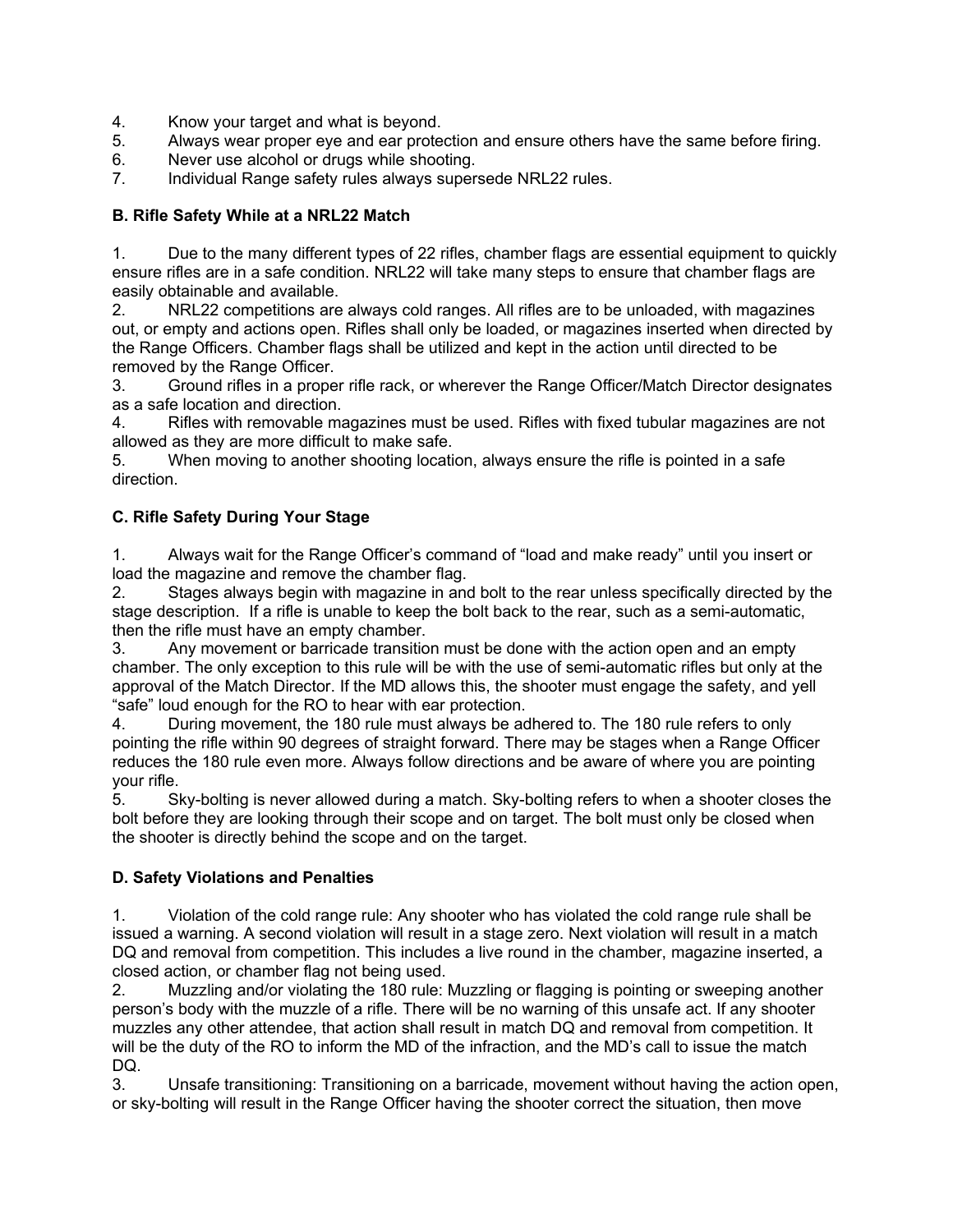back to the previous firing position before resuming the course of fire. A second violation will result in a zero for the stage. A third will result in the shooter getting a match DQ and removal from competition. If the match allows for Semi-Automatic rifles to move with a closed bolt with the safety engaged, the same rule applies if the shooter does not either engage the safety and/or yell "safe".

4. Negligent Discharge (ND). A Negligent Discharge is defined as any round unintentionally discharged from a firearm during a transition, movement, and/or weapons manipulation; or a round intentionally discharged during a ceasefire period. The competitor shall receive a match DQ and removal from competition.

5. Accidental Discharge/Mechanical Failure (AD). An Accidental Discharge is defined as any round unintentionally discharged from a firearm due to a mechanical failure. The participant will be removed from the event until he or she can repair the rifle to safe working order. All stages and points will be forfeited during this down time.

6. False Starts. Firing before the start signal will result in a zero for the stage.

7. If a Match Director judges a shooter to be under the influence of drugs or alcohol during competition, the shooter will receive a match DQ and be removed from competition. The shooter will not be allowed to drive from the competition while still intoxicated.

# **SECTION 3, NRL22 Local Match Format**

**Special Note:** It is not the intention of NRL22 to tell any local club how to conduct their matches. Most of the below information is to be utilized as a guide if that club is new. The exception are the rules with an " **\*** ". These rules are to be followed as closely as possible if that club wants to be included in the National competition.

### **A. NRL's Responsibilities**

1. **\*** The NRL22 will provide a local monthly course of fire. The local monthly course of fire will always be a total of 5 stages. It will be distributed one week before the intended month (example: the December 2022 Course of Fire will be released November 24th, 2022) and will only be run during that month. Because the course of fire is known to all, it can be practiced, and allows clubs to have their Match Directors and Range Officers participate with no advantage. Because those 5 stages will be the same across the nation, all clubs will be able to participate in a larger nationwide competition. The local monthly course of fire will always have 5 stages which may consist of prone, barricades, positional or a combination of any 3. To help accommodate clubs of different experience or wants, each stage will have 2 options. Option 1 will be 100 yards or closer and utilize the NRL22 Standard Target Package and standard barricade list. Option 1 is considered to be the standard Course of Fire. Option 2 will be more "advanced". Option 2 could have various modifications to the stage such as, but not limited to, reduced times, magazine changes, additional positions, or targets that are further than 100 yards but will not exceed 200 yards. Option 2 will not utilize the NRL22 Standard Target Package and it will be up to the Match Director to acquire additional targets. The Match Director will choose to set up each stage as either Option 1 or Option 2 so that the entire club is shooting the same targets at the same distances. Option 2 may be used in one or multiple stages or not at all. Most steel targets will be 10 points per hit with some exceptions and each month's 5 stage course of fire will not be less than 500 points... One of these 5 stages will be designated as a timed stage to help reduce ties. The timed stage will be conducted as follows:

The Range Officer shall utilize a simple stop watch that can time down to a tenth of a second. (0.1 seconds)

The time starts when the Range Officer says "start" or "engage" which also starts the stage.

The shooter shoots the stage. After the last shot is fired, the shooter says "Done" loud enough to be heard over hearing protection.

The Range Officer records the time down to a tenth of a second.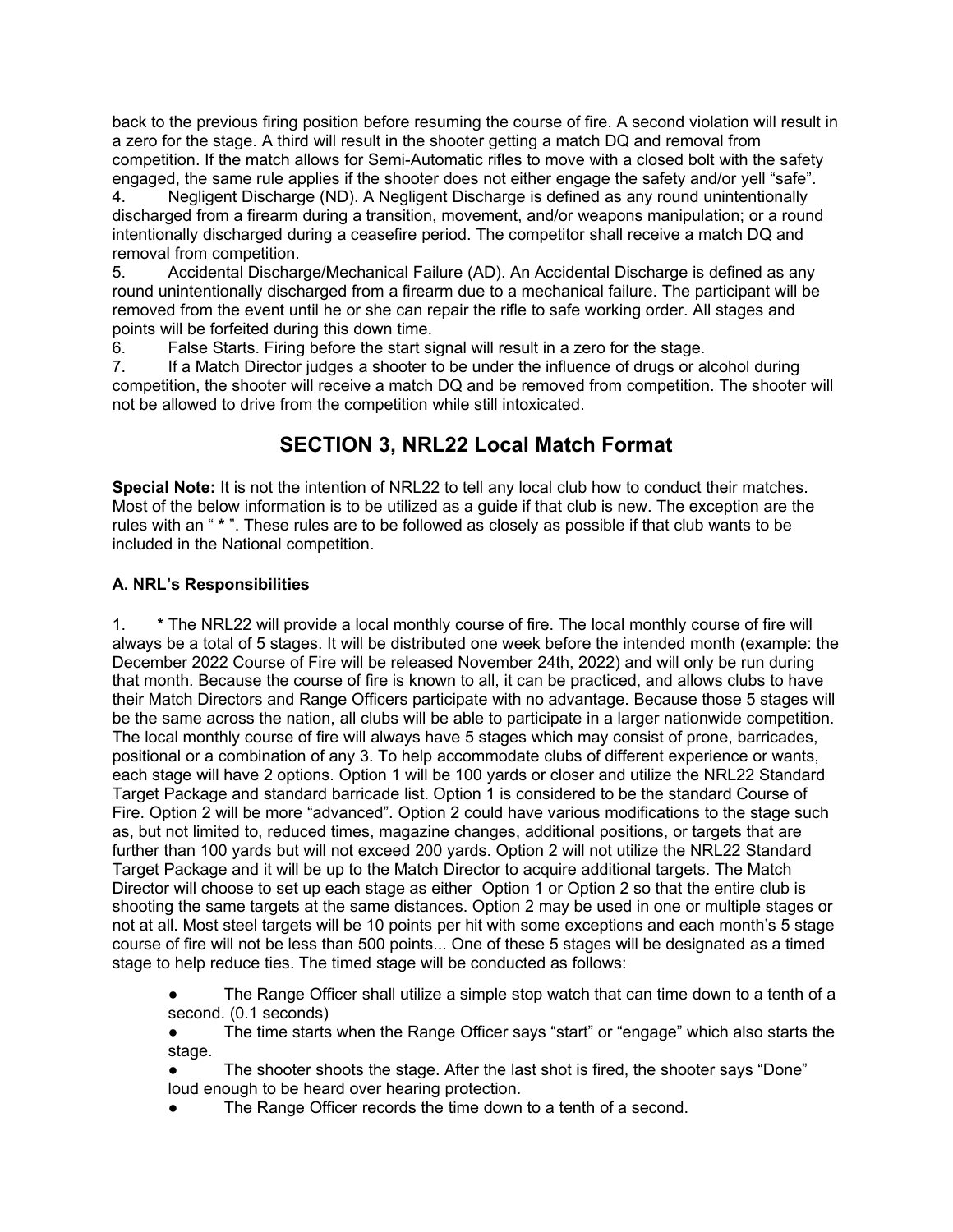0.1 bonus points shall be awarded for each second remaining.

Example: The course of fire is 120 seconds with 10 target engagements. The shooter hits all 10 targets for 100 points. The course of fire was completed in 111.3 seconds. The shooter is awarded 0.87 bonus points for time remaining. The shooter's score for the stage would be 100.87.

2. **\*** The NRL22 has designed a Standard Target Package. The [NRL22 Standard Target](https://nationalrifleleague.org/product/nrl22-rimfire-target-package/)  [Package](https://nationalrifleleague.org/product/nrl22-rimfire-target-package/) may be purchased on the NRL22's web page. The NRL22 web page will also have the [Standard Target Package plans](https://nrl22.org/wp-content/uploads/2018/07/NRL22_Target_Sizes_2018_7.6.18_MM.pdf) available for free if anyone should choose to make the Standard Target Package themselves. If the Match Director utilizes option 1 for the entire course of fire, the NRL22 Standard Target Package will provide enough targets so that all 5 stages can be shot at the same time by different squads. The NRL22 Standard Target Package is: 1/4", 1/2", 3/4", 1" KYL Targets, 2x1", 3x 1  $\frac{1}{2}$ ", 3x 2", 3x 2  $\frac{1}{2}$ " 3x 3", 4", 5" and 6" circles all constructed of  $\frac{1}{4}$ " AR 500 steel, along with 12 target hangers all constructed of 3/16" AR 500 steel.

3. **\*** The NRL22 will provide a [Standard Barricade List](https://nrl22.org/wp-content/uploads/2019/05/NRL22_2018_Standard_Barricade_List_7.6.18_compressed.pdf) for the 2022 season. This list of standard barricades will be very simple, affordable, and mostly common items. These items will be utilized in different monthly courses of fire, so they do not need to be obtained until that month.The standard barricade list is: 6 foot A-frame ladder, 5 gallon plastic bucket, 2 gallon plastic bucket, 3 cinder blocks measuring 8"x8"x16" , 10 feet of any rope, a folding chair with an open back , 3 used pickup truck tires that can be obtained for free at any tire store or junk yard(overall diameter between 28- 32"), a 55 gallon plastic drum, a saw horse with a shelf on the bottom, a tank trap (Instructions to construct the tank trap are in the addendum section, Thanks Steve Lowe from Yuma Matchmasters!), and a rooftop (Instructions to construct the rooftop are in the addendum section, Thanks Lynn Bigelow from Hobble Creek NRL22!)

4. **\*** The NRL22 will gather and publish local monthly match scores from all participating clubs for a flat fee of \$35 per month per club. This will allow every club's participating shooters to be able to compete with every participating shooter in the entire nation every month. The NRL22 will utilize the local monthly scores to track who qualifies for the NRL22 National Championship Match and as one way to distribute sponsor's prizes. Match Directors will be required to submit scores to the NRL22 if they have NRL22 members competing in the match and are advertising the match as a NRL22 sanctioned match. The NRL22 will only track NRL22 member's scores. NRL22 membership will be valid for both NRL22 and NRL22 X Leagues. Shooters will have a 7 day grace period to purchase 2022 NRL22 membership. NRL22 membership shall be \$60 for adults and \$25 for Young Guns.

5. The NRL22 will shop for and promote sponsors through media efforts. Sponsor's donated prizes will be distributed every month by that sponsor's wishes. NRL22 will do a monthly YouTube Live show to award prizes. Members will get their name entered into the drawing every time they shoot a match throughout the month. Winners will be notified by email and social media of the prizes they have won. (Example: Product X wishes for their prize to go to the top overall shooter. Every club's top overall shooter will be put in a random number generator and awarded that prize.)

### **B. Shooter's Responsibilities**

1. Shooters will treat Match Directors and Range Officers with respect at all times. From time to time, disagreements arise between shooters and match officials. This is fine, so long as mutual respect and calm communication occurs. The Match Directors ruling is always final.

2. All participants in NRL22 matches are looked upon as Safety Officers. Any participant that witnesses an unsafe act is to call for a ceasefire and stop the unsafe act. The participant should then inform the closest Range Officer of the act.

3. It is the shooter's responsibility to know the NRL22's Rules and Regulations prior to a competition.

4. Shooters should actively participate in any stage briefing to move the shoot along smoothly.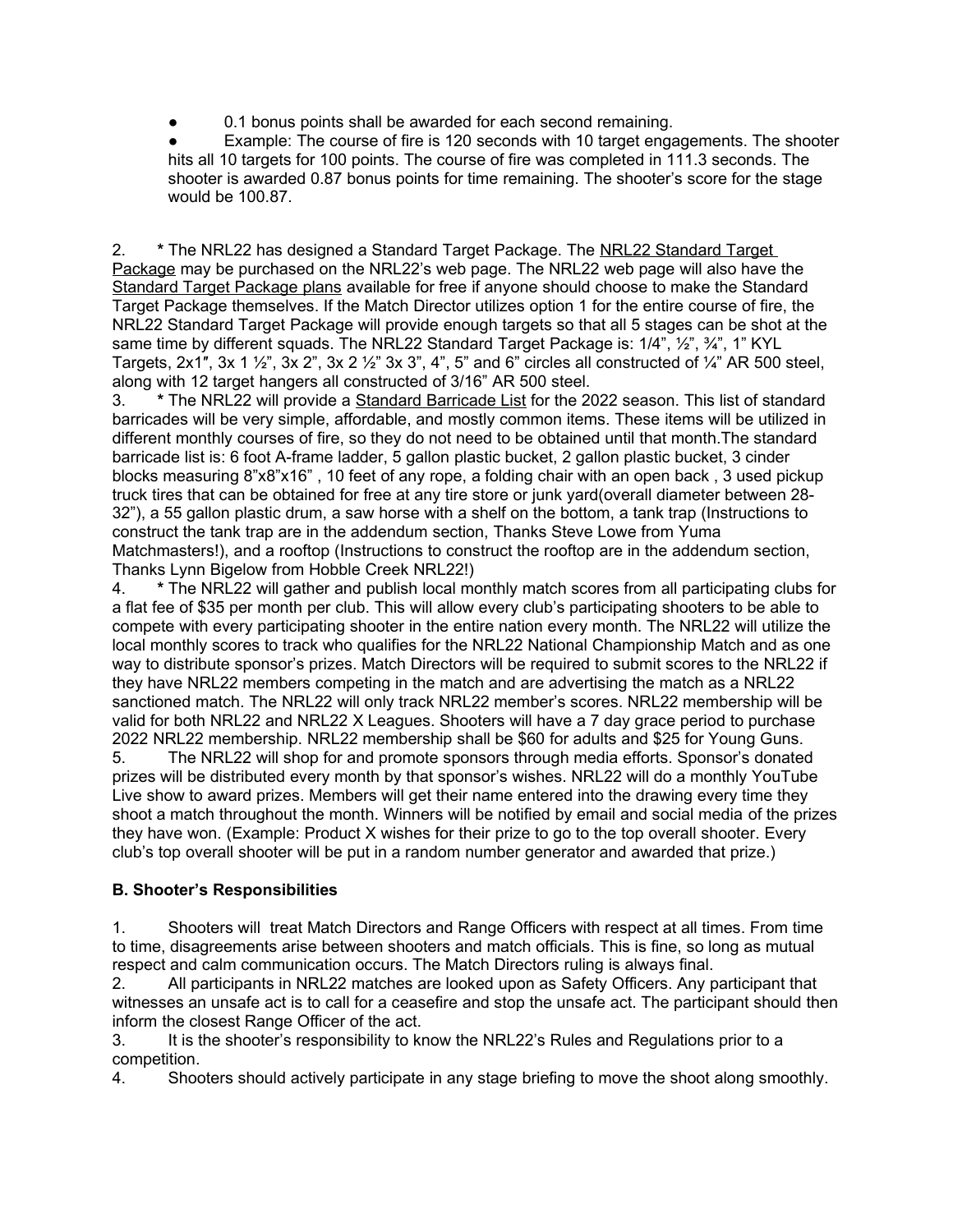5. Shooters shall understand that at the beginning of the stage, when asked by the Range Officer "Shooter do you understand the course of fire?" If they give an affirmative answer, that will be their last opportunity to get clarification. Because of this, arguments that they did not understand anything about the stage, or its targets are invalid.

6. Shooters should be good squad mates by helping police brass, helping Range Officers when directed, and providing coaching to other shooters after their stage is complete. Help setting up and taking down the match is also a big help to the club.

7. Sponsors are very important to the NRL22. It is encouraged that the shooter writes emails thanking the sponsors that supported the competition.

8. Shooters may participate in multiple different divisions in one month, however, only the first division that is participated in counts for official score. Shooting multiple entries in the same match is not allowed for the shooter's first match of the month. However, once the shooter's official match has been completed for the month, multiple entries would be left to the discretion of the MD.

9. Shooters may participate in multiple different clubs in one month, however, only the first match that is participated in counts for official score.

10. Shooters will only be allowed to take a position on any prop while on the clock and shooting the stage. This will ensure that they don't gain an advantage and helps to move the match along; however, this rule is at the discretion of the Match Director. Shooting props cannot be moved nor positioned in a different manner unless the stage description clearly states to do so unless it must be repositioned to ensure it is safe for use. When shooting off any prop/barricade, the rifle must be primarily supported by said prop/barricade to ensure the spirit of the stage is met.

### **C. Match Directors Responsibilities**

1. Match Directors are responsible for the overall direction of a match. He or she is the person in charge at that event.

2. The monthly course of fire is intended to be as inclusive as possible for as many communities as possible and to provide an avenue for each locality to compete in the larger national match for prizes, points, and qualification. It is only 5 courses of fire. Local Match Directors are encouraged to run additional courses of fire with maximum creativity suited to their range and shooter's tastes. Perhaps run and gun, pistol, or longer range is what your club likes. Please share your favorite stages with the NRL22 community on social media.

3. Match Directors must have a scoring system that allows for quick tabulation of points and must allow shooters to see their scores after the stage. Using a system that makes the shooter sign or acknowledge their score is encouraged. If utilizing paper scoring, rain should be accounted for. If using electronic scoring, failure of equipment and battery life should be accounted for and paper backup should be available. The use of tablets is highly encouraged. It allows for accurate and timely tabulation of scores, without manually calculating scores. Additionally, the use of tablets allows for the Match Director to verify any alterations to scores and to quickly submit scores to the NRL22 and for shooters to see their raw score.

4. **\*** Match Directors shall provide no less than a 30-minute sight in period to zero your rifle. If the Match Director choses to, he/she can have multiple targets at various distances for shooters to verify and/or gather D.O.P.E. (Data on previous engagements); however, this is not mandatory. Note, it is not the Match Director's responsibility to provide targets for this period but may do so if he or she chooses to.

5. **\*** Match Directors must provide match scores within 7 days after the end of the match and pay the score tracking fee if they are utilizing the NRL22 COF, advertising their match as a NRL22 match, and have NRL22 members that attended their match.

6. \*At the beginning of the season, the club's Match Director must log onto the NRL22 web site and register his or her club and pay \$20. This money will be used to create a club page on the NRL22 web site. The web site will also be updated so that new shooters can search for clubs close to them or in any area of the country.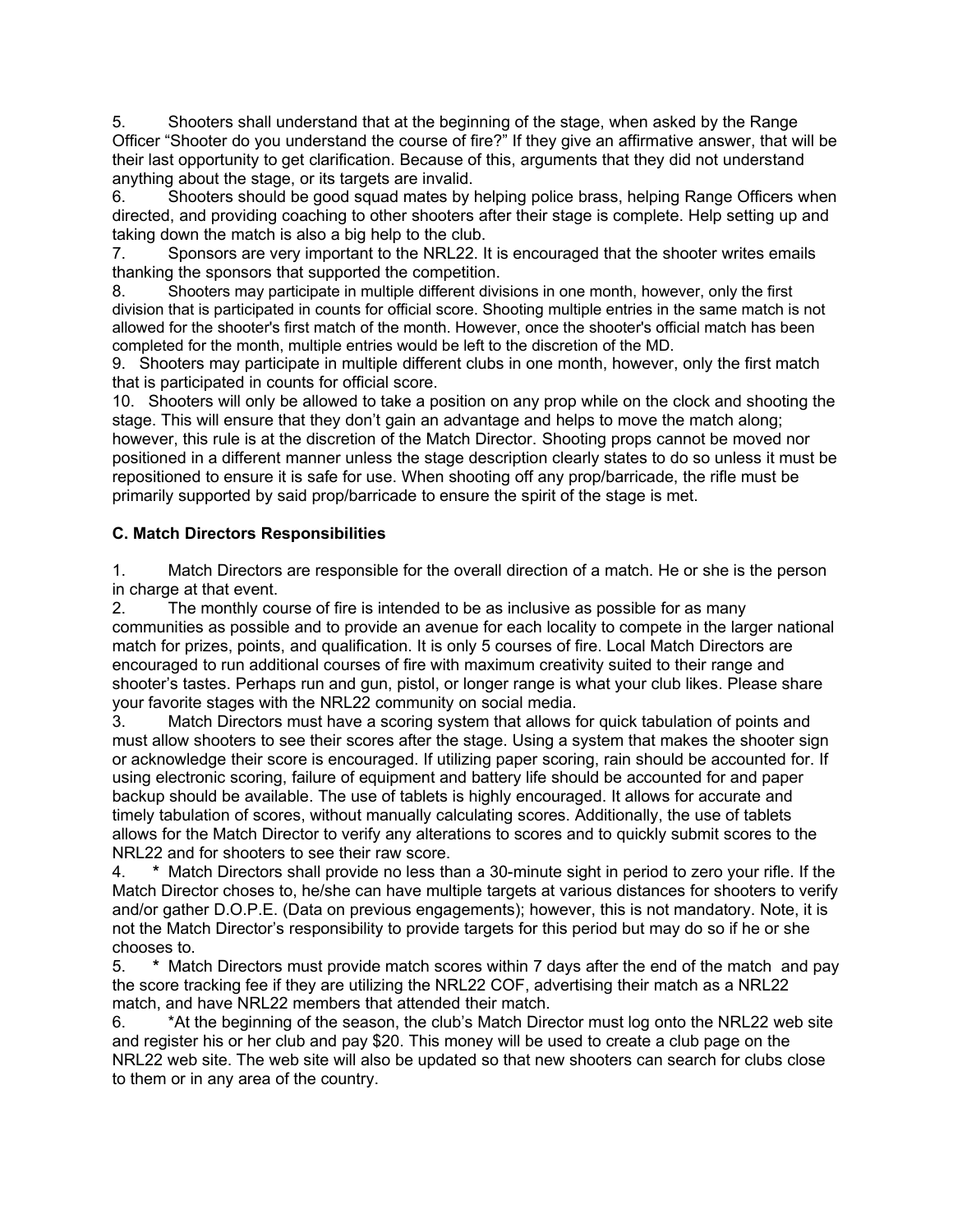7. Sponsors are very important to the NRL. Match Directors are encouraged to pass along an email to all shooters after the competition with the email address for every sponsor for thank you notes.

### **D. Range Officers Responsibilities**

1. Range Officers are any person assisting in running a competition, not including the Match Director. They can be the person running a stage, a spotter, the sign in person, or anyone that the Match Director acknowledged, as working the match.

2. Range Officers should understand all Rules and Regulations prior to the start of the competition to ensure the safety of all participants. Any Range Officer witnessing unsafe acts shall call ceasefire and correct the unsafe act as soon as possible.

3. Range Officers that are running a stage shall have complete knowledge of the stage that they are responsible for. They should conduct a stage briefing for all shooters prior to each stage and assist in target location on stages that allow for prior target knowledge. After the stage briefing, the squad will have 5 minutes to prep before the first shooter is called. Once the stage begins, the Range Officer shall run every shooter though that stage as close to the same as humanly possible. Match Directors shall ensure that Range Officers utilize standard commands at their competition. (Encouraged standard commands are as follows. "Shooter, do you understand the course of fire?" If no questions are asked, then "Shooter clear to load and make ready". Once the shooter makes his or her rifle ready, "Shooter Ready?" Once an affirmative is obtained, "Standby", then the start tone should follow.

4. Range Officers that are serving as spotters are responsible for calling hits or misses. Utilization of standard calls is encouraged. Standard calls are "impact" or "impact left target" or "reengage". Spotters should use loud clear voices when calling stages. Calling wind and D.O.P.E. corrections during the stage is not allowed but encouraged after the stage is complete. The only exception to this rule is found in Section 5, B. 2.

5. Impacts on a target only count when the actual steel target is hit. Depending on the manufacturer, a target may have a small piece of steel where the target stand goes through, that part is still considered the target. In addition, the stem of a KYL is considered part of the target but impacts near the hinge or the crossbar are not allowed. Impacts on target hangers, stands, and/or straps will not count as an impact. If a target moves after a shot has been fired, then that shot will be recorded as an impact, unless the Range Officer is able to clearly determine that the impact was not made on the steel target but rather the target hanger/stand/strap. If a range officer determines that a shooter is intentionally shooting the hinge or crossbar of a KYL rack, this activity can be deemed as cheating and is grounds for match DQ.

6. Anytime a Range Officer is not able to settle a grievance presented by a shooter, he or she shall request the Match Director to make the final judgment.

7. From time to time, reshoots of stages will occur for reasons such as a ceasefire being called, prop malfunction, or target failure. The Range Officer may offer a reshoot anytime he or she thinks it is warranted based on those conditions. A shooter may also request a reshoot to the Range Officer. If the Range Officer denies the request, the shooter may request to bring the issue to the Match Director. The Match Director's ruling is final. The Match Director shall also inform the shooter if they are able to request another reshoot in the remainder of the competition. Reshoots may be complete stage reshoots or starting in the middle of the stage with points and time consistent with the stoppage. The score on the reshoot will be the only score used.

8. Range Officers will ensure that the shooter's chamber is cleared and chamber flag/block inserted prior to them moving their rifle off the firing line.

# **SECTION 4, National Championship match format**

### **A. National Championship Match Rules**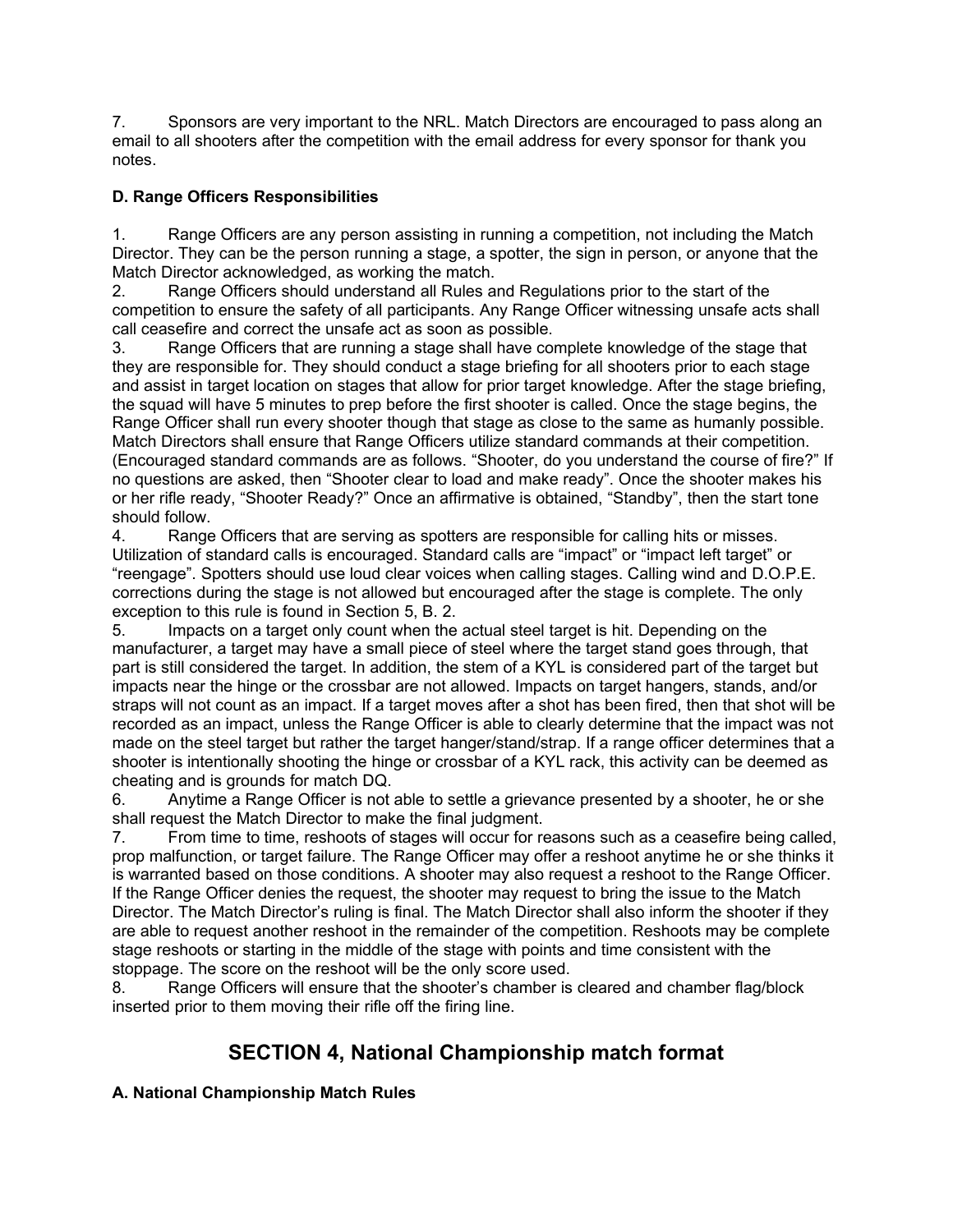1. The NRL22 National Championship match shall consist of at least 170 rounds fired, and at least 15 individual stages. Having a sight in and D.O.P.E. gathering time is mandatory. Targets shall be at distance for shooters to gather elevation and environmental data.

2. The National Championship match will not release any information regarding stages or props beforehand.

3. No single stage should be worth 1.5 times over the amount of another stage. Additionally, a stage in which a single shot removes all points without the opportunity to earn any back is discouraged.

4. It is understood that many ranges operate for profit and shutting a range down is not possible. Also, that train ups assist in profits for the range. Therefore, shooting at the range prior to a competition is allowed. Shooting on the range's props is also allowed. However, shooting specific stages before the competition must not be allowed for any reason. For these reasons, it is important that the Match Director be involved or at least has knowledge of events taking place at the range prior to his or her competition so having common stages and/or course of fire does not occur.

5. No National Championship competitor may be allowed to assist in forming the stages course of fire or assist in setup of the match. Range Officers and the Match Director are all dedicated to that event and shall not participate in the match.

6. From time to time, reshoots of stages will occur for reasons such as a ceasefire being called, prop malfunction or target failure. The Range Officer may offer a reshoot anytime he or she thinks it is warranted based on those conditions. A shooter may also request a reshoot to the Range Officer. If the Range Officer denies the request, the shooter may request to bring the issue to the Match Director. The Match Director's ruling is final. The Match Director shall also inform the shooter if they are able to request another reshoot in the remainder of the competition. Reshoots may be complete stage reshoots or starting in the middle of the stage with points and time consistent with the stoppage. The score on the reshoot will be the only score used.

7. There will be a tiebreaker stage at the National Championship Match. The tiebreaker stage will be designated as such in the shooter booklet. The tie breaker will be conducted in the same fashion as the monthly timed stage. In the event of a tie, the Match Director shall have the shooters repeat the tie breaker stage until the tie is broken.

8. Shooters may only participate in one division at the National Championship. This means the shooter is only eligible to win their division they signed up for. For example, if a female shooter signs up to shoot in the open division, then she will only be able to win in that division.

# **SECTION 5, Rifle Rules, Divisions, Scoring, 2022 Schedule, and Championship Qualification**

### **A. Rifle Rules**

1. Rifles must be chambered in .22 Long Rifle. This cartridge is the most common and available rimfire cartridge. At these ranges it also most closely mimics centerfire cartridges at Precision Rifle. 17 HMR, 22 Magnum and like rimfires cartridges are not allowed.

2. Any .22 Long Rifle chambered rifle may be used, however, rifles with removable magazines must be used. Rifles with fixed tubular magazines are not allowed as they are more difficult to make safe.

3. Any scope, iron sights, or electronic sights may be used. However, magnified rifle scopes with externally adjustable turrets and reticles designed to assist in holdover and measurement are highly recommended.

4. Competitors may participate in the Air Rifle, Young Guns, OG / Adaptive, or Ladies division with an Air Rifle provided they meet the other requirements for the division they choose to compete in.

5. Competitors may only utilize one rifle in a competition. If a breakage occurs, the competitor must get permission from the Match Director before using a different rifle.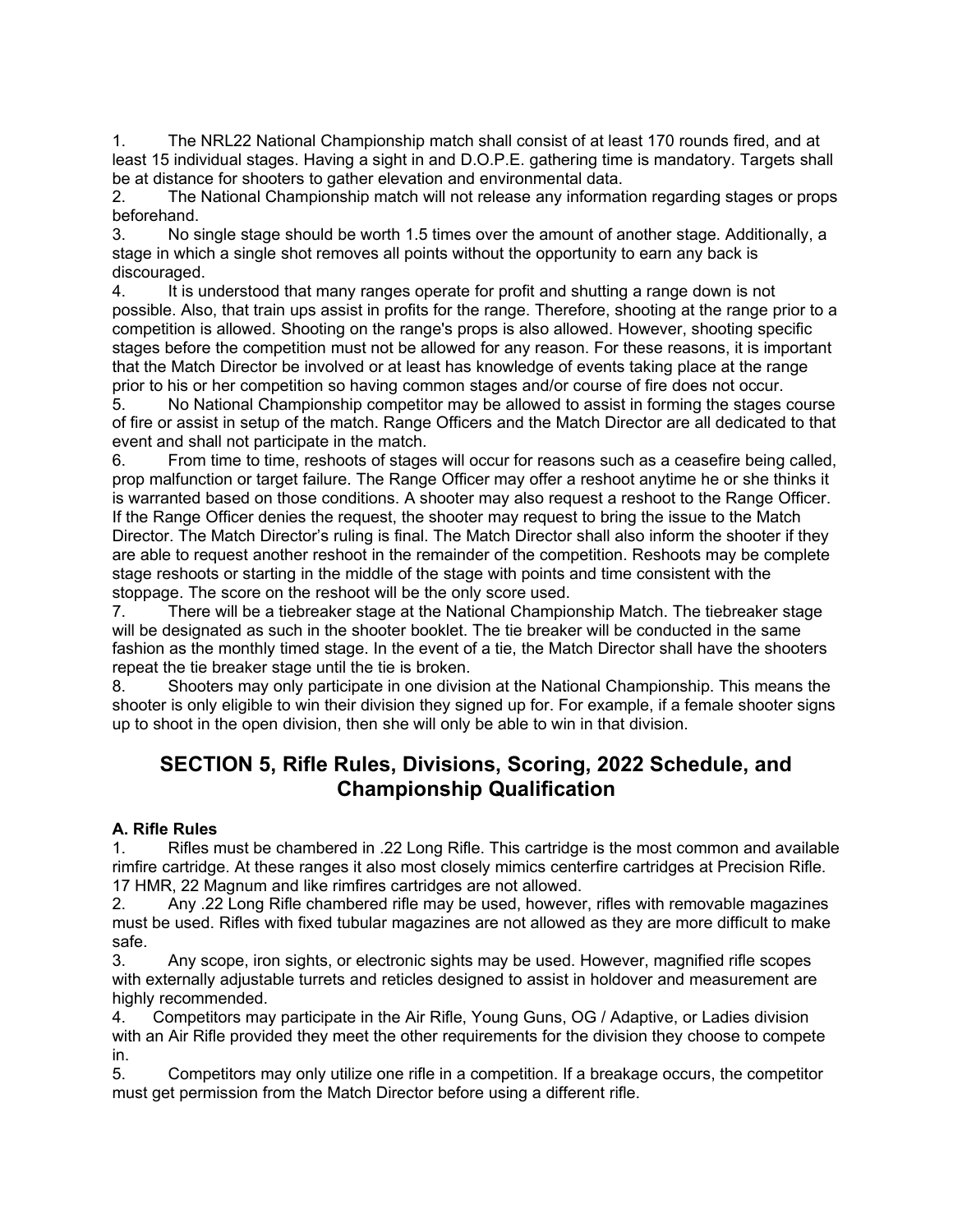#### **B. Divisions**

1. Shooters must pick one division to shoot at the beginning of a local monthly shoot or the National Championship. The shooter is only eligible for placement in the division in which they signed up. For example, if a female shooter with a base rifle signs up for Ladies division and wins the entire shoot, she will only be recognized for the placement in the division in which she signed up for. In this example, that would be the Ladies division.

2. The Base division is intended to be budget oriented. It is also intended to be a division to allow an introduction to this fantastic shooting discipline. Any rifle system that comes in under a combined MSRP of \$1200 shall be eligible to compete in Base division. This combined MSRP price is for the rifle and scope only. It excludes scope rings and bases, bipods, suppressors, data card holders, magazines, spare magazine holders, auto bolt releases, aftermarket triggers, extended magazine releases, weight kits, hand grips, bolt knobs, and barrel tuners - these examples are considered accessories to the rifle. Factory barrels may be threaded to accept a suppressor. The only authorized adjustments to the rifle itself are as follows: adjustments to the stock to get proper cheek weld and bedding of the stock. Base rifles must remain in their factory configured stock. If a barreled action is removed from the factory stock and placed in an aftermarket stock not available by the manufacturer and not available as an option to purchase as a complete rifle or chassis, then that rifle will be classified as an Open division rifle. Rails of any type utilized to mount a bipod may be added. Rifles and scopes that are out of production are difficult to check the MSRP. The NRL22 will allow certain popular rifles and scopes that are out of production to compete. The NRL22 will provide a list of discontinued rifles along with MSRP's that will be used to calculate the \$1200 limit. Base division shooters should be mindful that manufacturers may change the MSRP of their products from time to time. Neither price changes nor discontinuations of products are the fault of the NRL22. However, the production status and MSRP on June 1<sup>®</sup> will be considered valid for the entire 2022 season. At sign in, the Match Director shall inspect the rifle and ensure that the combined MSRP comes in under \$1200. If it goes over, the shooter shall compete in the open division. This determination and interpretation of the Base division rules are solely decided by the local Match Directors for their own clubs; however, it should be adhered to as closely as possible. Any communications regarding Base division rules to NRL22 staff will not be replied to. You will need to check with your local match director. For the National Championship however, these rules will be followed to the letter. There will be a gunsmith present at the NRL22 National Championship for Base division rifle inspections. A list of popular rifle and scope MSRPs and discontinued rifle and scope MSRPs will be included in the monthly course of fire.

3. Young Guns will be any shooter between ages 8-16. Age requirement is allowable as soon as a child turns 8. Young Guns must be no older than 16 at the time of the first day of the season. A parent or guardian must be present with the shooter, who will take responsibility for the actions of the Young Gun. Young Guns must be able to operate their firearm safely by themselves with no hands-on assistance from the parent or guardian. However, verbal coaching is absolutely acceptable and encouraged. Calling shot placement corrections should be reserved until after the stage is complete however, this is acceptable during the stage for newer Young Guns or Young Guns that are struggling. Young Guns may sign up to compete in the Base, Open, Ladies, or Air Rifle division and would be subject to that divison's rules.

4. Ladies division is for the female shooter. Ladies may sign up to compete in the Base, Open, Young Guns, or Air Rifle division and would be subject to that division's rules.

5. Open division shooters have no restrictions on the rifle.

6. Air Rifle division is for shooters using a rifle that operates with compressed air to fire a pellet or slug.. Projectiles cannot exceed 85 grains and must be .35 caliber or lower. Projectiles must be mass produced. Tethered tanks are not allowed.

7. OG / Adaptive division will be available to any shooter older than 60 years old or any shooter that has special needs/considerations. It will be up to the Match Director to determine special needs. It is up to the OG / Adaptive division participants to have reviewed the course of fire prior to the local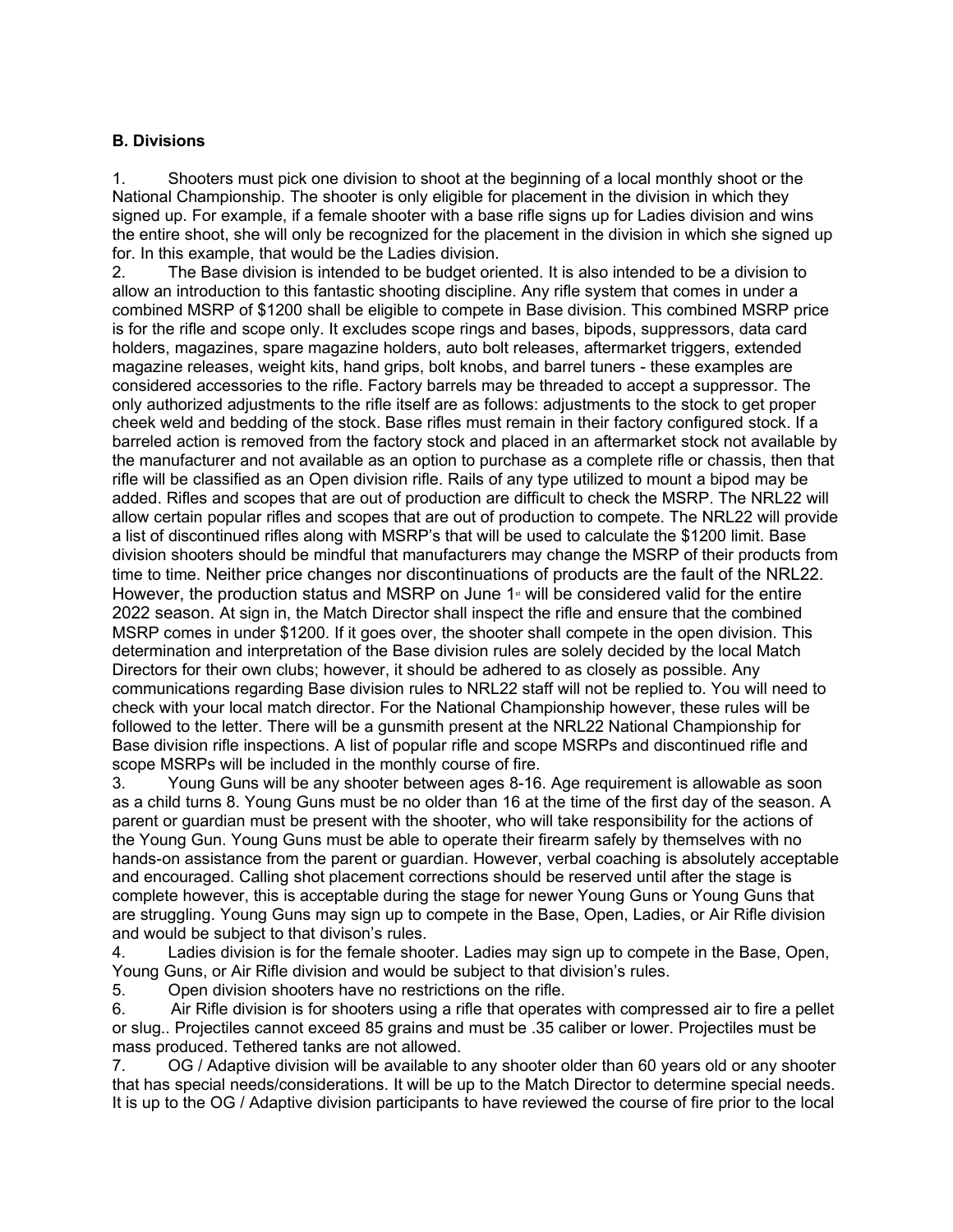match. Before the match begins, the Match Director shall hold a meeting with all of the OG / Adaptive participants to discuss the course of fire and all agree on any changes/scaling to accommodate the OG / Adaptive division. An example would be utilizing a bench instead of shooting prone. OG / Adaptive division may abide by Base, Open, or Air Rifle division rules.

### **C. Equipment and Positional Shooting**

1. Unless mentioned in the course of fire, any equipment may be used. The only exception to this is tripods and shooting sticks, which are never allowed. NRL22 shooters are considered to be the most welcoming participants in any shooting sport. Sharing of equipment, especially to new shooters, is highly encouraged. The bipod is not considered equipment and is part of the rifle system; however, it cannot be used to support the rifle while shooting in any unsupported position. The bipod does not have to be removed while shooting in an unsupported position. A sling is designed to provide a way to carry the rifle and also to assist in unsupported positional shooting. The sling may attach at 1 or 2 points to the rifle. It may have cuffs or adjustments to aid in unsupported positional shooting. A sling is the only authorized piece of equipment that may be used in any unsupported position.

2. The standing unsupported position means both legs are fully erect with both feet flat on the ground and the rifle being supported by a sling, hand and/or shoulder.

Kneeling unsupported position means that one knee must be in contact with the ground, the other knee may be on the ground. The shooter may also sit on the leg that is on the ground. The rifle can only be supported by the knee, sling, hand and/or shoulder.

In the unsupported seated position, the shooter must have their butt on the ground. The shooter may use their knees, sling, hand and/or shoulder to support the rifle.

In the prone unsupported position, the shooter will be laying flat on the ground with the rifle being solely supported by the shooter's hand and/or shoulder, a sling may be used as well. It is never acceptable to have any part of the rifle, or any part of the hand, resting on the ground to support the rifle. The ground includes a mat, tarp, bag, glove, coat, etc.

## **D. Local Match Scoring**

1. Local Match points for the 2022 season will be acquired by the shooter by competing in any of the 11 sanctioned NRL22 local monthly competitions of the 2022 season (June of 2022 to April of 2023). Although we will have local shoots in May and June, those shoots will not count for the National Championship qualification but will have prizes.

2. Each division's winner will be awarded 100 points. Match points will be based off the percentage of the winning shooter for each division. (For example, if the winning shooter scores 480.87 points, and the second-place shooter scores 460.21 points you would divide 460.21 by 480.87 and multiply by 100 to end up with 95.70 points) Points will be rounded to the hundredth.

3. Environmental conditions, slight difference in Course of Fire interpretation, use of the different options in the course of fire and local match sizes are inevitably going to be different. For all these reasons, the winner of any division in any local shoot is equivalent to any other winner. Example: The open winner of the Las Vegas local match scores 485/500 points with no wind and 30 shooters. The open winner of the Albuquerque local match scores 230/500 points with sustained 30 MPH winds and 12 participants. NRL22 sees both scores as the same 100 points and both winners along with any other local match winners are eligible for a chance at any prizes designated for the Open division winner.

### **E. 2022 Schedule**

1. The local monthly matches to qualify for the 2022 National Championship will take place from June 2022 until April 2023.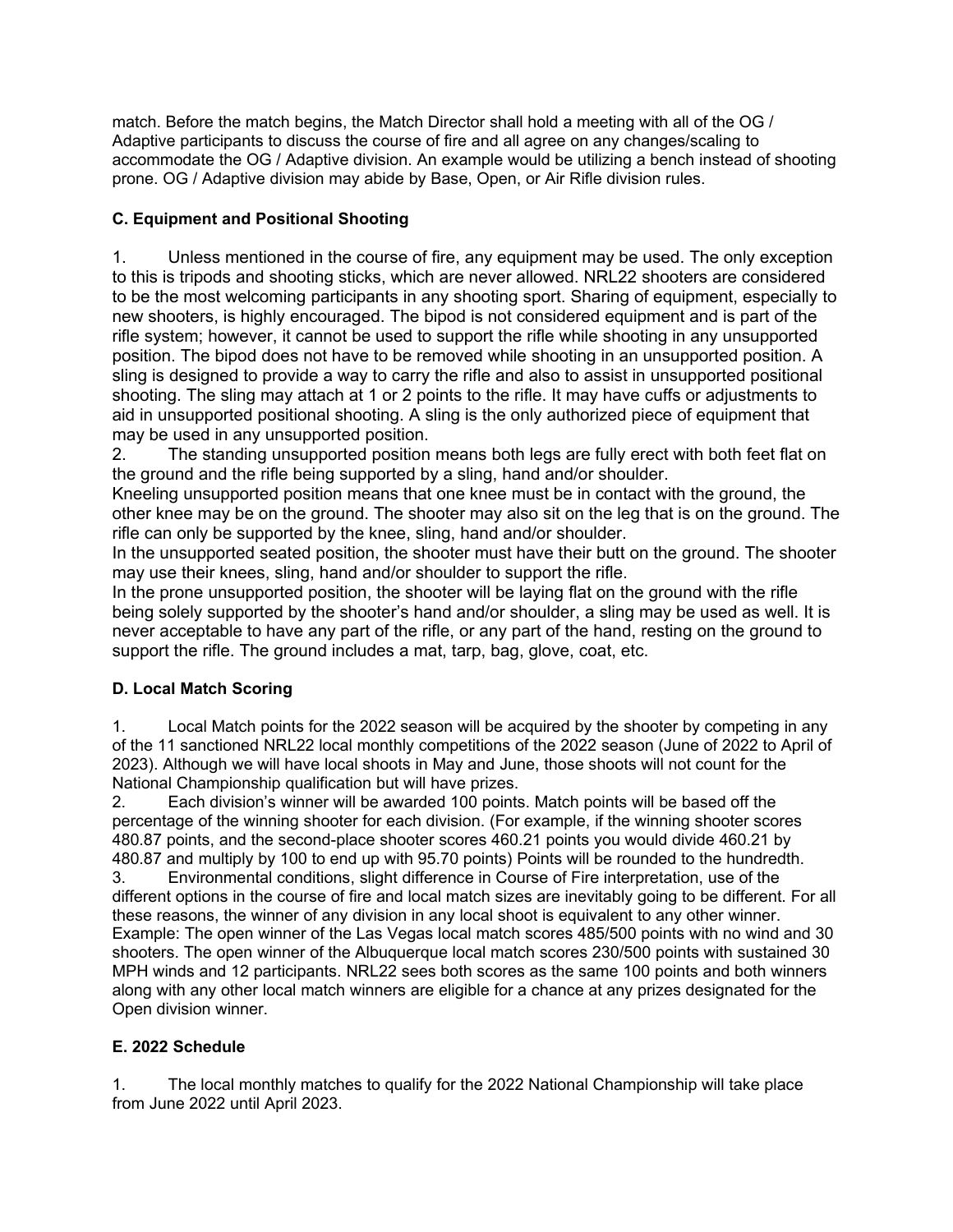- 2. There will be a local match for fun, prizes, and practice in May and June 2023.
- 3. The National Championship will take place in July 2023.

### **F. National Championship Match Qualification**

1. The NRL22 will be responsible for conducting a National Championship match at the end of the season. The National Championship will take place July 7-9, 2023 in Maxton, North Carolina and hosted by the 2020 NRL22 National Champion, Chris Simmons. Further specific details will be disclosed closer to the match date.

2. 50% of the National Championship match participants will come from NRL22 and 50% will come from NRL22 X. For NRL22 qualifications the NRL22 Executive Staff will determine how many shooters qualify from each local club by NRL22 membership and average participation according to how many shooters can be hosted. Local Match Directors will determine which shooters have the first available slots by their clubs' shooters best 3 scores from June of 2022 to February of 2023. If that shooter does not choose to accept the invitation, the Match Director shall go to the secondplace shooter. This process shall continue until all spots are filled. If the Match Director cannot fill all his or her allotted slots, they shall inform the NRL22 that they are surrendering X number of slots so those may be allotted to other clubs.

3. 10 slots for the National Championship will be awarded to International NRL22 shooters. International NRL22 clubs will be responsible to determine which shooters will attend from their country.

4. The National Champion in each division and the rest of the rankings will be determined solely by the National Championship match's points.

# **SECTION 6, Sportsmanship**

### **A. Good Sportsmanship**

1. Good Sportsmanship is one of the founding principles of NRL22 and is highly regarded by the NRL as a whole. Good sportsmanship helps grow the sport, creates positive role models, and is impressive to the sponsors. It is not something that can be quantified but is easy to recognize by all participants.

2. NRL22 will have a special trophy presented to a shooter or someone who has stood out during the season to make this sport better at the National Championship match whom the NRL Board of Directors votes as deserving.

### **B. Unsportsmanlike Conduct**

1. Unsportsmanlike conduct is taken very seriously by NRL22.

2. Examples of bad sportsmanship include treating participants or range staff with disrespect, unwarranted complaining, throwing tantrums, or being unpleasant.

## **C. Cheating**

1. NRL22 defines cheating as: acting dishonestly or unfairly in order to gain an advantage in competition. Examples of cheating are:

- 2. Sabotaging another shooter's equipment.
- 3. Using illegal modifications in the Base division.
- 4. Altering or destruction of score sheets.
- 5. Any other act as deemed unfair/cheating by a Range Officer or Match Director.

### **D. Penalties for Unsportsmanlike Conduct and Cheating**